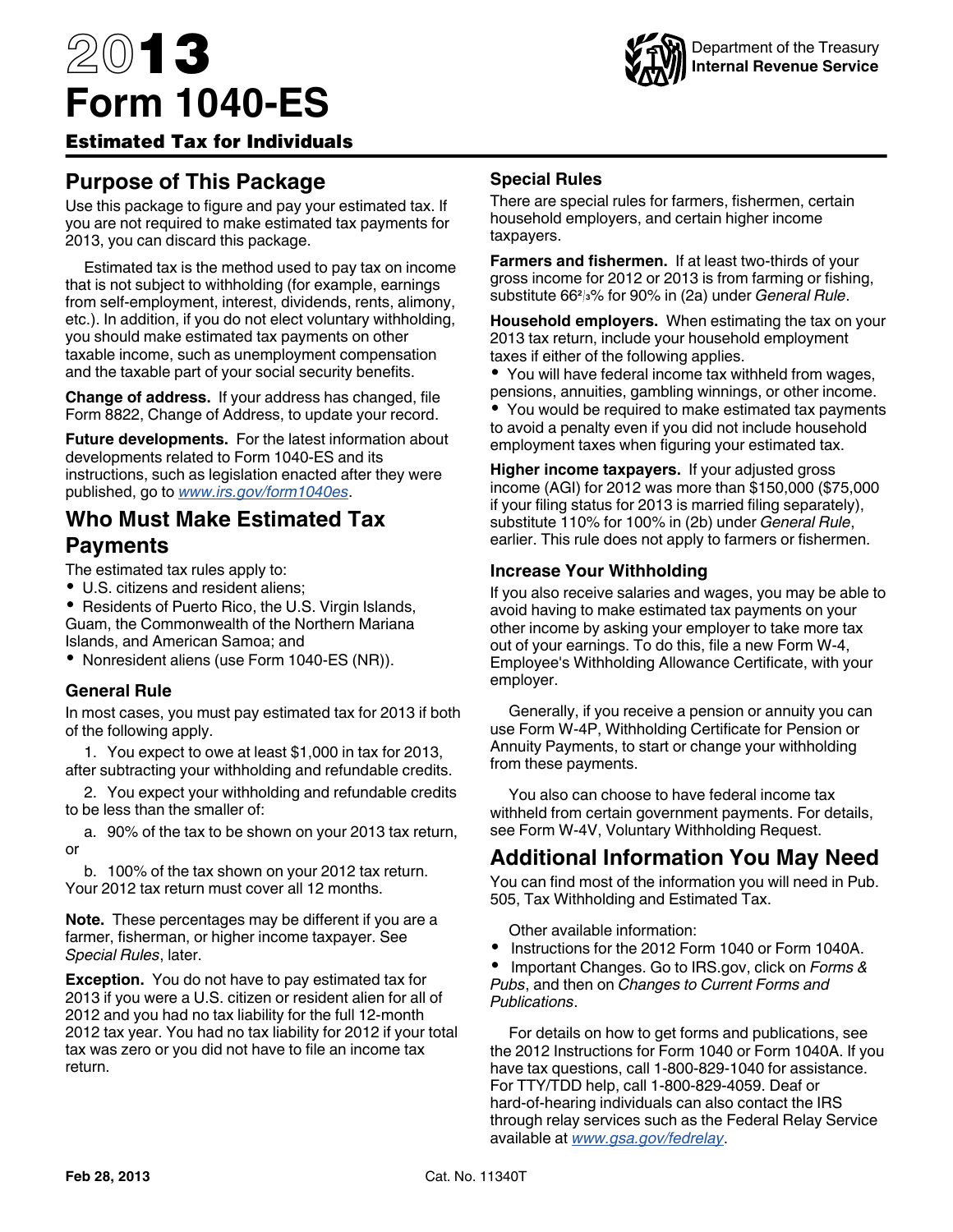

#### **IRS Federal Income Tax Form for Tax Year 2013**

(Jan. 1, 2013 - Dec. 31, 2013)

You can prepare and efile this tax form as part of your 2013 Tax Return on efile.com starting in: **Late January 2014 until mid October 2014**

Start, [prepare,](http://www.google.com/url?q=http%3A%2F%2Fwww.efile.com%2F&sa=D&sntz=1&usg=AFQjCNEtf2g4R0ZX74_MjpChAEiKPj_yMg) and efile your tax return now



#### **How do I file a 2013 Tax Return after October 2014?**

#### After October 2014 you can no longer efile a 2013 Tax [Return.](http://www.google.com/url?q=http%3A%2F%2Fwww.efile.com%2Fwhere-to-mail-tax-return-form-irs-mailing-address-for-refund%2F&sa=D&sntz=1&usg=AFQjCNGVeFZ9_a-DUQLfnvbUkEwTnQF6nQ) If you need to file a 2013 Tax Return **after October 2014 you have the following options:**

- **1. You can [download](http://www.google.com/url?q=http%3A%2F%2Fwww.efile.com%2Fwhere-to-mail-tax-return-form-irs-mailing-address-for-refund%2F&sa=D&sntz=1&usg=AFQjCNGVeFZ9_a-DUQLfnvbUkEwTnQF6nQ) this form, prepare and [mail](http://www.google.com/url?q=http%3A%2F%2Fwww.efile.com%2Fwhere-to-mail-tax-return-form-irs-mailing-address-for-refund%2F&sa=D&sntz=1&usg=AFQjCNGVeFZ9_a-DUQLfnvbUkEwTnQF6nQ) it to the IRS**
- **2. Work with an efile.com LIVE TaxPro [\(Accountant/CPA\)](http://www.google.com/url?q=http%3A%2F%2Fwww.efile.com%2Ftax-preparer%2Fstart-working-with-a-tax-pro%2F&sa=D&sntz=1&usg=AFQjCNF6kk1hYx8ZcZmEUuqzQA3I8DNRvw) online**

If you need to prepare tax returns for all other Tax Years please visit this page:

Forms for back taxes or [previous](http://www.google.com/url?q=http%3A%2F%2Fwww.efile.com%2Ffederal-income-tax-return-forms-prior-past-previous-irs-years%2F&sa=D&sntz=1&usg=AFQjCNGkwRZuw4htdce33XxCbysj9teXaA) year tax returns OR You can work with an [efile.com](http://www.google.com/url?q=http%3A%2F%2Fwww.efile.com%2Ftax-preparer%2Fstart-working-with-a-tax-pro%2F&sa=D&sntz=1&usg=AFQjCNF6kk1hYx8ZcZmEUuqzQA3I8DNRvw) LIVE TaxPro online

#### **More Helpful Tax Information**

Find a wide range of current [I](http://www.google.com/url?q=http%3A%2F%2Fwww.efile.com%2Firs-publication%2Firs-publications%2F&sa=D&sntz=1&usg=AFQjCNFhxTPrw59W3uYdiESEE7s6iKIQHQ)RS Tax [Publications](http://www.google.com/url?q=http%3A%2F%2Fwww.efile.com%2Firs-publication%2Firs-publications%2F&sa=D&sntz=1&usg=AFQjCNFhxTPrw59W3uYdiESEE7s6iKIQHQ) on efile.com.

View a complete list of [Federal](http://www.google.com/url?q=http%3A%2F%2Fwww.efile.com%2Fefile%2Ffile-taxes-online%2F&sa=D&sntz=1&usg=AFQjCNE2WaP5Q5hD4ZJ4OcHwLoAOSqH-Pg) Tax Forms that can be prepared online and efiled together with [State](http://www.google.com/url?q=http%3A%2F%2Fwww.efile.com%2Fstate-tax%2Fstate-income-tax%2F&sa=D&sntz=1&usg=AFQjCNFz76g0WBvqbPhrHHFraJQ6RpMorQ) Tax [Forms.](http://www.google.com/url?q=http%3A%2F%2Fwww.efile.com%2Fstate-tax%2Fstate-income-tax%2F&sa=D&sntz=1&usg=AFQjCNFz76g0WBvqbPhrHHFraJQ6RpMorQ)

Use our free Tax Tools, [Calculators](http://www.google.com/url?q=http%3A%2F%2Fwww.efile.com%2Ftax-estimate-calculation-free-help-advice-app-tools%2F&sa=D&sntz=1&usg=AFQjCNEm2w76lcibtCXddhoEswfbMW4SyA) and Educators to estimate your tax refund or taxes owed.

**Got Tax Questions?** Ask an efile.com tax [representive](https://www.google.com/url?q=https%3A%2F%2Fwww.efile.com%2Ftax-service%2Fcontact%2Fefile-contact%2F&sa=D&sntz=1&usg=AFQjCNFTxgvL6sN3DEmUNTkho6iW5Hslmg)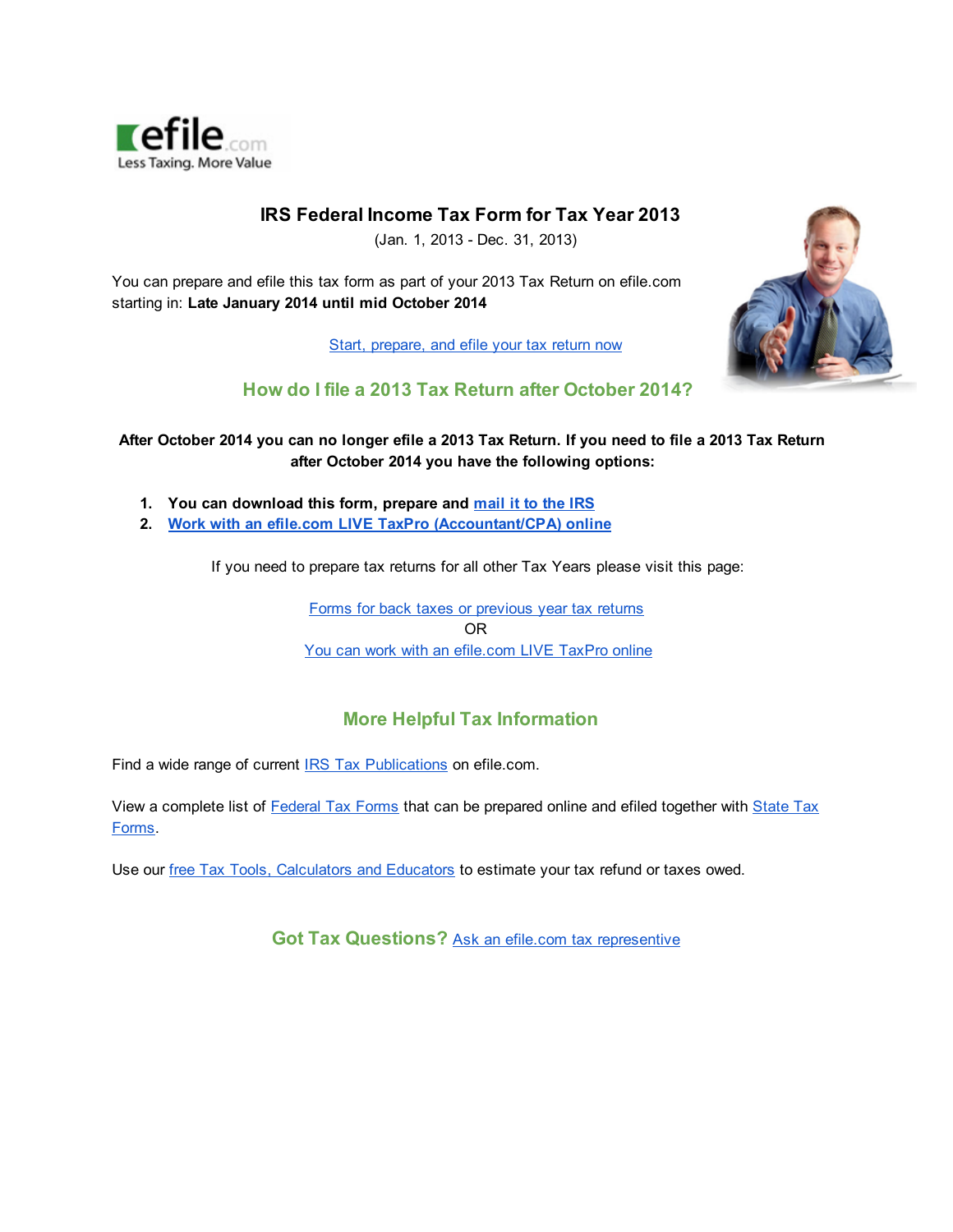## **What's New**

Use your 2012 tax return as a guide in figuring your 2013 estimated tax, but be sure to consider the following.

**Additional Medicare Tax.** For tax years beginning after December 31, 2012, a 0.9% Additional Medicare Tax applies to Medicare wages, Railroad Retirement Tax Act compensation, and self-employment income over a threshold amount based on your filing status. You may need to include this amount when figuring your estimated tax. See the instructions for line 12 of the 2013 Estimated Tax Worksheet and Pub. 505. For more information on Additional Medicare Tax, go to *[www.IRS.gov](http://www.irs.gov)* and enter "Additional Medicare Tax" in the search box.

**Net Investment Income Tax.** For tax years beginning after December 31, 2012, you may be subject to Net Investment Income Tax (NIIT). NIIT is a 3.8% tax on the lesser of net investment income or the excess of your modified adjusted gross income (MAGI) over the threshold amount. NIIT may need to be included when figuring your estimated tax. See the instructions for line 12 of the 2013 Estimated Tax Worksheet and Pub. 505. For more information on Net Investment Income Tax, go to *[www.IRS.gov](http://www.irs.gov)* and enter "Net Investment Income Tax" in the search box.

**Medical and dental expenses.** Beginning January 1, 2013, you can deduct only the part of your medical and dental expenses that exceed 10% of your adjusted gross income (7.5% if either you or your spouse is age 65 or older).

**Income limits for excluding education savings bond interest increased.** In order to exclude interest, your modified adjusted gross income (MAGI) must be less than \$89,700 (\$142,050 if married filing jointly or qualifying widow(er)).

**Foreign earned income exclusion.** The maximum exclusion has increased to \$97,600.

**Standard deduction.** If you do not itemize your deductions, you can take the 2013 standard deduction listed in the following chart for your filing status.

| IF your 2013 filing status is                     | <b>THEN your standard</b><br>deduction is |
|---------------------------------------------------|-------------------------------------------|
| Married filing jointly or<br>Qualifying widow(er) | \$12,200                                  |
| Head of household                                 | \$8.950                                   |
| Single or Married filing separately               | \$6,100                                   |

However, if you can be claimed as a dependent on another person's 2013 return, your standard deduction is the greater of:

\$1,000, or

Your earned income plus \$350 (up to the standard deduction amount).

Your standard deduction is increased by the following amount if, at the end of 2013, you are:

An unmarried individual (single or head of household) and are:

| 65 or older or blind ,,,,,,,,,,,,,,,,,,,,, | \$1.500 |
|--------------------------------------------|---------|
|                                            | \$3,000 |

A married individual (filing jointly or separately) or a qualifying widow(er) and are:

|                                                                             | \$1,200   |
|-----------------------------------------------------------------------------|-----------|
|                                                                             | \$2.400   |
| Both spouses 65 or older $\ldots \ldots \ldots \ldots \ldots \ldots \ldots$ | $$2.400*$ |
| Both spouses 65 or older and blind $\ldots$ , $\ldots$ , $\ldots$           | \$4.800*  |
| * If married filing separately, these amounts apply only if you can         |           |
| claim an exemption for your spouse.                                         |           |



*Your standard deduction is zero if (a) your spouse itemizes on a separate return, or (b) you were a dual-status alien and you do not elect to*  **CAUTION** *be taxed as a resident alien for 2013.*

**Personal exemption amount increased for certain taxpayers.** For tax years beginning in 2013, the personal exemption amount is increased to \$3,900 for taxpayers with adjusted gross income at or below \$300,000 if married filing jointly or qualifying widow(er), \$275,000 if head of household, \$250,000 if single, and \$150,000 if married filing separately. The personal exemption amount for taxpayers with adjusted gross income above these thresholds may be reduced.

**Alternative minimum tax (AMT) exemption amounts.**  The AMT exemption is increased to \$51,900 (\$80,800 if married filing jointly or a qualifying widow(er) with dependent child; \$40,400 if married filing separately). In addition, nonrefundable credits are allowed against AMT.

**Limitation on itemized deductions.** Beginning in 2013, itemized deductions for taxpayers with adjusted gross income above \$300,000 if married filing jointly or qualifying widow(er), \$275,000 if head of household, \$250,000 if single, and \$150,000 if married filing separately may be reduced.

**Earned income credit (EIC).** You may be able to take the EIC if:

Three or more children lived with you and you earned less than \$46,227 (\$51,567 if married filing jointly),

Two children lived with you and you earned less than \$43,038 (\$48,378 if married filing jointly),

• One child lived with you and you earned less than \$37,870 (\$43,210 if married filing jointly), or

A child did not live with you and you earned less than \$14,340 (\$19,680 if married filing jointly).

Also, the maximum AGI you can have and still get the credit has changed. You may be able to take the credit if your AGI is less than the amount in the above list that applies to you. The maximum investment income you can have and get the credit has increased to \$3,300.

**Standard mileage rate.** The rate for business use of your vehicle increased to 56**<sup>1</sup> <sup>2</sup>** cents per mile. The rate for use of your vehicle to get medical care or move has increased to 24 cents per mile. The rate of 14 cents per mile for charitable use is unchanged.

**Payroll tax.** The rate of social security tax withholding (for employees only) is restored to 6.2% for wage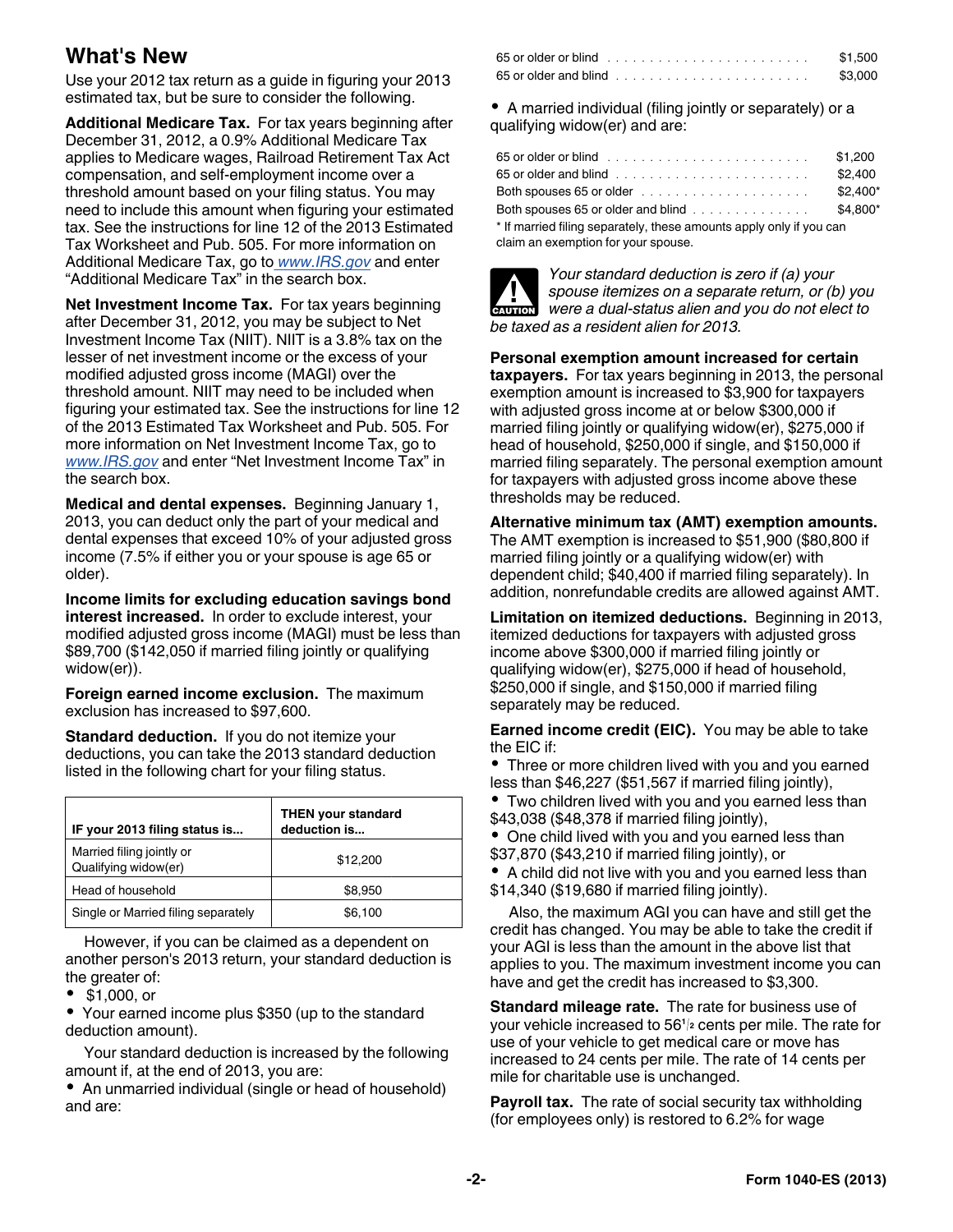payments made in 2013, up to the social security wage limit of \$113,700. There is no change in Medicare.

The same increase applies to net earnings from self-employment. The rate will be 12.4%, up to the social security wage limit of \$113,700. In addition, the deduction for self-employment tax has been restored to 50%.

**Adoption credit and adoption assistance.** Beginning in 2013, the maximum adoption credit will be \$12,970 and the credit is not refundable. The maximum amount of adoption assistance that can be excluded from gross income is \$12,970. The amount of the credit or excludable assistance begins to phase out for taxpayers with modified AGI in excess of \$194,580 and is completely phased out for taxpayers with modified AGI of \$234,580.

**Lifetime learning credit.** In order to claim a lifetime learning credit, your modified AGI must be less than \$63,000 (\$127,000 if married filing jointly).

**Capital gains and dividend rates.** For tax year 2013, your capital gains and dividends rate will depend on your income.

## **How To Figure Your Estimated Tax**

You will need:

- The 2013 Estimated Tax Worksheet,
- The Instructions for the 2013 Estimated Tax Worksheet,
- The 2013 Tax Rate Schedules, and

Your 2012 tax return and instructions to use as a guide to figuring your income, deductions, and credits (but be sure to consider the items listed under *What's New*, earlier).

**Matching estimated tax payments to income.** If you receive your income unevenly throughout the year (for example, because you operate your business on a seasonal basis or you have a large capital gain late in the year), you may be able to lower or eliminate the amount of your required estimated tax payment for one or more periods by using the annualized income installment method. See chapter 2 of Pub. 505 for details.

**Changing your estimated tax.** To amend or correct your estimated tax, see *How To Amend Estimated Tax Payments*, later.



*You cannot make joint estimated tax payments if you or your spouse is a nonresident alien, you are*  **z** you or your spouse is a nonresident alien, you are **CAUTION** separated under a decree of divorce or separate *maintenance, or you and your spouse have different tax years.*

*Additionally, registered domestic partners and same-sex spouses cannot make joint estimated tax payments. Each partner can take credit only for the estimated tax payments that he or she made.*

## **Payment Due Dates**

You can pay all of your estimated tax by April 15, 2013, or in four equal amounts by the dates shown below.

| 1st payment | April 15, 2013 |
|-------------|----------------|
| 2nd payment | June 17, 2013  |
| 3rd payment | Sept. 16, 2013 |
| 4th payment | Jan. 15, 2014* |

\* You do not have to make the payment due January 15, 2014, if you file your 2013 tax return by January 31, 2014, and pay the entire balance due with your return.

If you mail your payment and it is postmarked by the due date, the date of the U.S. postmark is considered the date of payment. If your payments are late or you did not pay enough, you may be charged a penalty for underpaying your tax. See *When a Penalty Is Applied*, later.

**TIP**

*If you want, you can make more than four estimated tax payments. To do so, make a copy of one of your unused estimated tax payment vouchers, fill it in, and mail it with your payment. If you make more than four payments, to avoid a penalty, make sure the total of the amounts you pay during a payment period is at least as much as the amount required to be paid by the due date for that period. For other payment methods, see* How To Pay Estimated Tax*, later.*

**No income subject to estimated tax during first payment period.** If, after March 31, 2013, you have a large change in income, deductions, additional taxes, or credits that requires you to start making estimated tax payments, you should figure the amount of your estimated tax payments by using the annualized income installment method, explained in chapter 2 of Pub. 505. If you use the annualized income installment method, file Form 2210, Underpayment of Estimated Tax by Individuals, Estates, and Trusts, including Schedule AI, with your 2013 tax return even if no penalty is owed.

**Farmers and fishermen.** If at least two-thirds of your gross income for 2012 or 2013 is from farming or fishing, you can do one of the following.

- Pay all of your estimated tax by January 15, 2014.
- $\bullet$ File your 2013 Form 1040 by March 3, 2014, and pay the total tax due. In this case, 2013 estimated tax payments are not required to avoid a penalty.

**Fiscal year taxpayers.** You are on a fiscal year if your 12-month tax period ends on any day except December 31. Due dates for fiscal year taxpayers are the 15th day of the 4th, 6th, and 9th months of your current fiscal year and the 1st month of the following fiscal year. If any payment date falls on a Saturday, Sunday, or legal holiday, use the next business day.

## **Name Change**

If you changed your name because of marriage, divorce, etc., and you made estimated tax payments using your former name, attach a statement to the front of your 2013 tax return. On the statement, show all of the estimated tax payments you (and your spouse, if filing jointly) made for 2013 and the name(s) and SSN(s) under which you made the payments.

Be sure to report the change to your local Social Security Administration office before filing your 2013 tax return. This prevents delays in processing your return and issuing refunds. It also safeguards your future social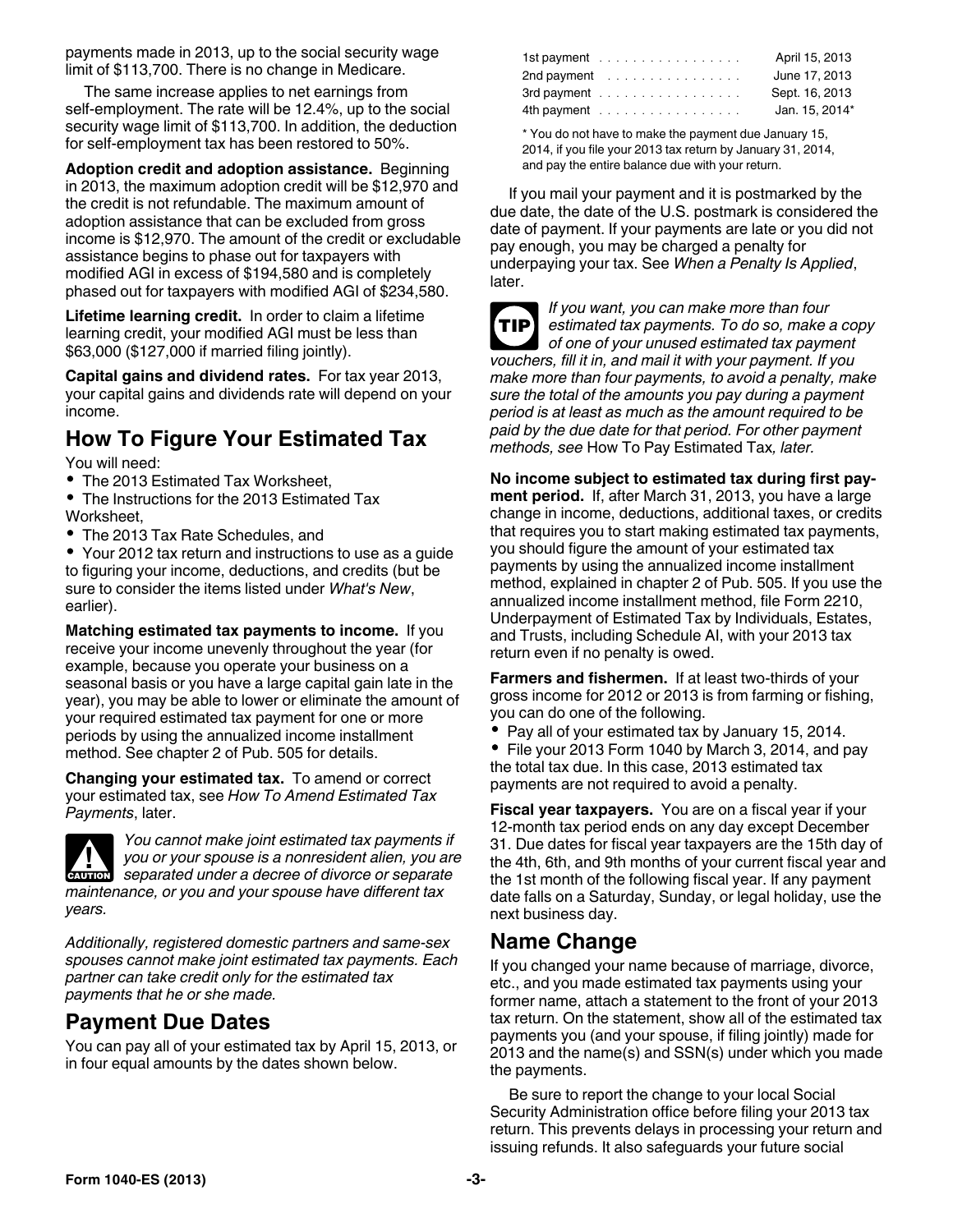security benefits. For more details, call the Social Security Administration at 1-800-772-1213 (TTY/TDD 1-800-325-0778).

## **How To Amend Estimated Tax Payments**

To change or amend your estimated tax payments, refigure your total estimated tax payments due (line 16a of the 2013 Estimated Tax Worksheet). Then, to figure the payment due for each remaining payment period, see *Amended estimated tax* in chapter 2 of Pub. 505. If an estimated tax payment for a previous period is less than one-fourth of your amended estimated tax, you may owe a penalty when you file your return.

## **When a Penalty Is Applied**

In some cases, you may owe a penalty when you file your return. The penalty is imposed on each underpayment for the number of days it remains unpaid. A penalty may be applied if you did not pay enough estimated tax for the year or you did not make the payments on time or in the required amount. A penalty may apply even if you have an overpayment on your tax return.

The penalty may be waived under certain conditions. See chapter 4 of Pub. 505 for details.

## **How To Pay Estimated Tax**

#### **Pay Online**

Paying online is convenient and secure and helps make sure we get your payments on time. You can pay using either of the following electronic payment methods.

- Direct transfer from your bank account.
- Credit or debit card.

To pay your taxes online or for more information, go to *[www.irs.gov/e-pay](http://www.irs.gov/e-pay)*.

#### **Pay by Phone**

Paying by phone is another safe and secure method of paying electronically. Use one of the following methods.

- Direct transfer from your bank account.
- Credit or debit card.

To pay by direct transfer from your bank account, call EFTPS Customer Service at 1-800-555-4477 (English) or 1-800-244-4829 (Espanol). People who are deaf, hard of hearing, or have a speech disability and who have access to TTY/TDD equipment can call 1-800-733-4829.

To pay using a credit or debit card, you can call one of the following service providers. There is a convenience

fee charged by these providers that varies by provider, card type, and payment amount.

Official Payments Corporation 1-888-UPAY-TAXTM (1-888-872-9829) *[www.officialpayments.com](http://www.officialpayments.com)*

Link2Gov Corporation 1-888-PAY-1040TM (1-888-729-1040) *[www.PAY1040.com](http://www.PAY1040.com)*

WorldPay 1-888-9-PAY-TAXTM (1-888-972-9829) *[www.payUSAtax.com](http://www.payUSAtax.com)*

For the latest details on how to pay by phone, go to *[www.irs.gov/e-pay](http://www.irs.gov/e-pay)*.

#### **Pay by Check or Money Order Using the Estimated Tax Payment Voucher**

There is a separate estimated tax payment voucher for each due date. The due date is shown in the upper right corner. Complete and send in the voucher only if you are making a payment by check or money order. If you and your spouse plan to file separate returns, file separate vouchers instead of a joint voucher.

To complete the voucher, do the following.

• Print or type your name, address, and SSN in the space provided on the estimated tax payment voucher. If filing a joint voucher, also enter your spouse's name and SSN. List the names and SSNs in the same order on the joint voucher as you will list them on your joint return.

• Enter in the box provided on the estimated tax payment voucher only the amount you are sending in by check or money order. When making payments of estimated tax, be sure to take into account any 2012 overpayment that you choose to credit against your 2013 tax, but do not include the overpayment amount in this box.

Make your check or money order payable to "United States Treasury." Do not send cash. To help process your payment accurately, enter the amount on the right side of the check like this: \$ XXX.XX. Do not use dashes or lines (for example, do not enter "\$ XXX—" or "\$ XXX **xx <sup>100</sup>**").

Enter "2013 Form 1040-ES" and your SSN on your check or money order. If you are filing a joint estimated tax payment voucher, enter the SSN that you will show first on your joint return.

• Enclose, but do not staple or attach, your payment with the estimated tax payment voucher.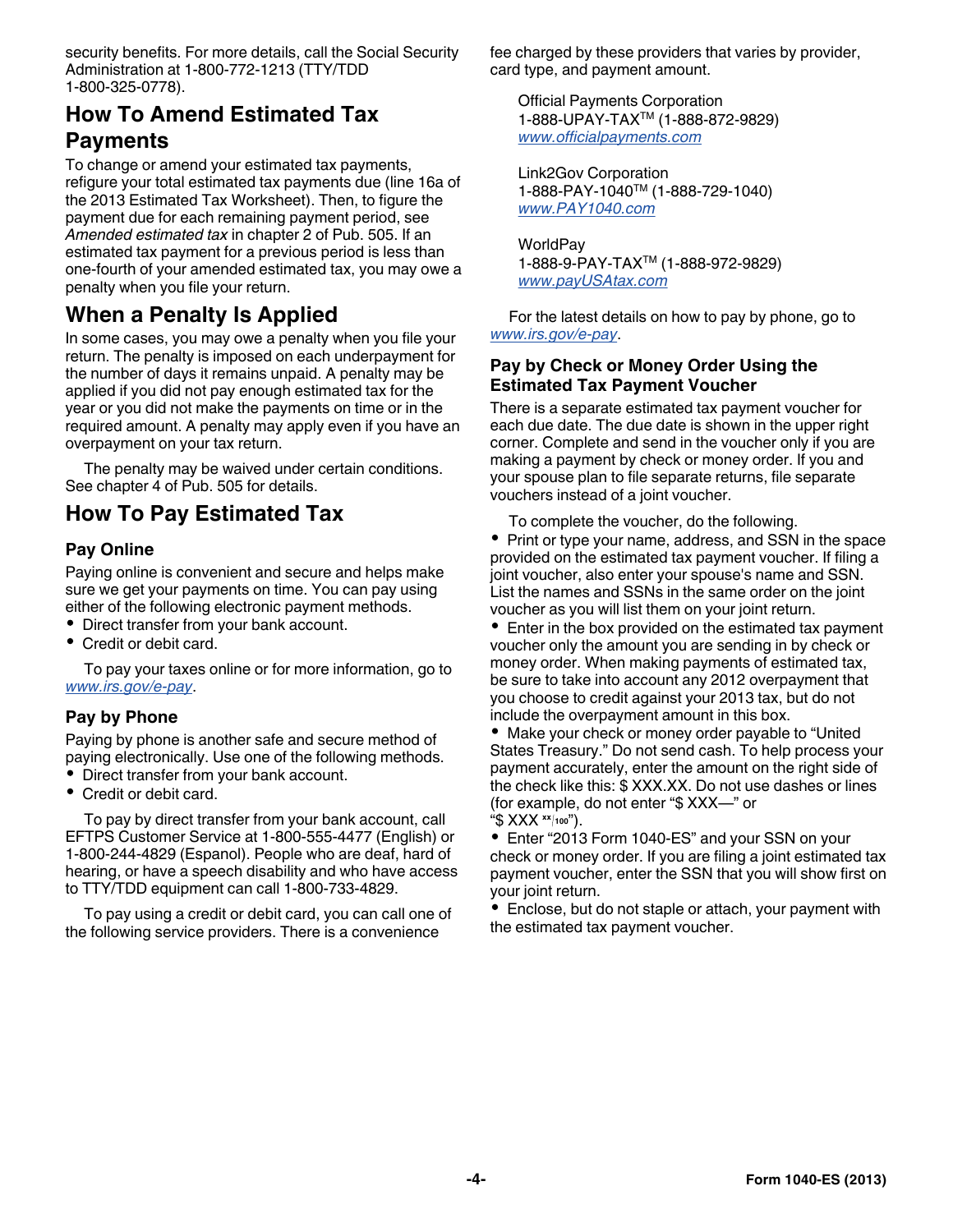#### **Where to File Your Estimated Tax Payment Voucher if Paying by Check or Money Order**

| Mail your estimated tax payment voucher and check or money order to the address<br>shown below for the place where you live. Do not mail your tax return to this address or<br>send an estimated tax payment without a payment voucher. Also, do not mail your<br>estimated tax payments to the address shown in the Form 1040 or 1040A instructions. If<br>you need more payment vouchers, you can make a copy of one of your unused<br>vouchers. | Alabama, Georgia, Kentucky,<br>Missouri, New Jersey, North<br>Carolina, South Carolina,<br>Tennessee, Virginia                                                                                                                                                                            | <b>Internal Revenue Service</b><br>P.O. Box 931100<br>Louisville, KY 40293-1100                |
|----------------------------------------------------------------------------------------------------------------------------------------------------------------------------------------------------------------------------------------------------------------------------------------------------------------------------------------------------------------------------------------------------------------------------------------------------|-------------------------------------------------------------------------------------------------------------------------------------------------------------------------------------------------------------------------------------------------------------------------------------------|------------------------------------------------------------------------------------------------|
| <b>Caution:</b> For proper delivery of your estimated tax payment to a P.O. box, you must<br>include the box number in the address. Also, note that only the U.S. Postal Service can<br>deliver to P.O. boxes. Therefore, you cannot use a private delivery service to make<br>estimated tax payments required to be sent to a P.O. box.                                                                                                           | Connecticut, Delaware, District of<br>Columbia, Maine, Maryland,<br>Massachusetts, New Hampshire,<br>New York, Pennsylvania, Rhode<br>Island, Vermont, West Virginia                                                                                                                      | <b>Internal Revenue Service</b><br>P.O. Box 37007<br>Hartford, CT 06176-0007                   |
| <b>THEN send it to "Internal Revenue</b><br>IF you live in<br>Service" at                                                                                                                                                                                                                                                                                                                                                                          | A foreign country, American Samoa,<br>or Puerto Rico, (or are excluding<br>income under Internal Revenue<br>Code 933) or use an APO or FPO<br>address, or file Form 2555,<br>2555-EZ, or 4563, or are a<br>dual-status alien or nonpermanent<br>resident of Guam or the Virgin<br>Islands | <b>Internal Revenue Service</b><br>P.O. Box 1300<br>Charlotte, NC 28201-1300<br><b>USA</b>     |
| <b>Internal Revenue Service</b><br>Florida, Louisiana, Mississippi, Texas<br>P.O. Box 1300<br>Charlotte, NC 28201-1300                                                                                                                                                                                                                                                                                                                             | Guam:<br>Bona fide residents*                                                                                                                                                                                                                                                             | Department of<br>Revenue and Taxation<br>Government of Guam<br>P.O. Box 23607<br>GMF, GU 96921 |
| Alaska, Arizona, California, Colorado,<br><b>Internal Revenue Service</b><br>Hawaii, Idaho, Nevada, New Mexico,<br>P.O. Box 510000<br>San Francisco, CA 94151-5100<br>Oregon, Utah, Washington, Wyoming                                                                                                                                                                                                                                            |                                                                                                                                                                                                                                                                                           | Virgin Islands Bureau                                                                          |
| <b>Internal Revenue Service</b><br>Arkansas, Illinois, Indiana, Iowa,<br>Kansas, Michigan, Minnesota,<br>P.O. Box 802502<br>Montana, Nebraska, North Dakota,<br>Cincinnati, OH 45280-2502<br>Ohio, Oklahoma, South Dakota,<br>Wisconsin                                                                                                                                                                                                            | U.S. Virgin Islands:<br>Bona fide residents*                                                                                                                                                                                                                                              | of Internal Revenue<br>6115 Estate Smith Bay<br>Suite 225<br>St. Thomas, VI 00802              |

\*Bona fide residents must prepare separate vouchers for estimated income tax and self-employment tax payments. Send the income tax vouchers to the address for bona fide residents and the self-employment tax vouchers to the address for non-bona fide residents.

## **Instructions for the 2013 Estimated Tax Worksheet**

**Line 1. Adjusted gross income.** Use your 2012 tax return and instructions as a guide to figuring the adjusted gross income you expect in 2013 (but be sure to consider the items listed under *What's New*, earlier). For more details on figuring your adjusted gross income, see *Expected AGI—Line 1* in chapter 2 of Pub. 505.

If you are self-employed, be sure to take into account the deduction for self-employment tax. Use the 2013 Self-Employment Tax and Deduction Worksheet for Lines 1 and 11 of the Estimated Tax Worksheet to figure the amount to subtract when figuring your expected AGI. This worksheet also will give you the amount to enter on line 11 of your estimated tax worksheet.

**Line 9. Credits.** See the 2012 Form 1040, lines 47 through 53, or Form 1040A, lines 29 through 33, and the related instructions for the types of credits allowed.

**Line 11. Self-employment tax.** If you and your spouse make joint estimated tax payments and both of you have self-employment income, figure the self-employment tax for each of you separately. Enter the total on line 11. When estimating your 2013 net earnings from self-employment, be sure to use only 92.35% (.9235) of your total net profit from self-employment.

**Line 12. Other taxes.** Use the Instructions for the 2012 Form 1040 to determine if you expect to owe, for 2013, any of the taxes that would have been entered on your 2012 Form 1040, lines 58 (additional tax on distributions only), 59a, 59b, and 60. Take into consideration additional taxes for 2013, such as the Additional Medicare Tax and the Net Investment Income Tax. On line 12, enter the total of those taxes, subject to the following two exceptions.

**Exception 1.** Include household employment taxes from Form 1040, line 59a, on this line only if:

You will have federal income tax withheld from wages, pensions, annuities, gambling winnings, or other income, or

You would be required to make estimated tax payments (to avoid a penalty) even if you did not include household employment taxes when figuring your estimated tax.

If you meet either of the above, include the total of your household employment taxes on line 12.

**Exception 2.** Of the amounts for other taxes that may be entered on Form 1040, line 60, do not include on line 12: recapture of a federal mortgage subsidy, uncollected social security and Medicare tax or RRTA tax on tips or group-term life insurance, excise tax on excess golden parachute payments, look-back interest due under section 167(g) or 460(b), excise tax on insider stock compensation from an expatriated corporation, or additional tax on advance payments of health coverage tax credit when not eligible. These taxes are not required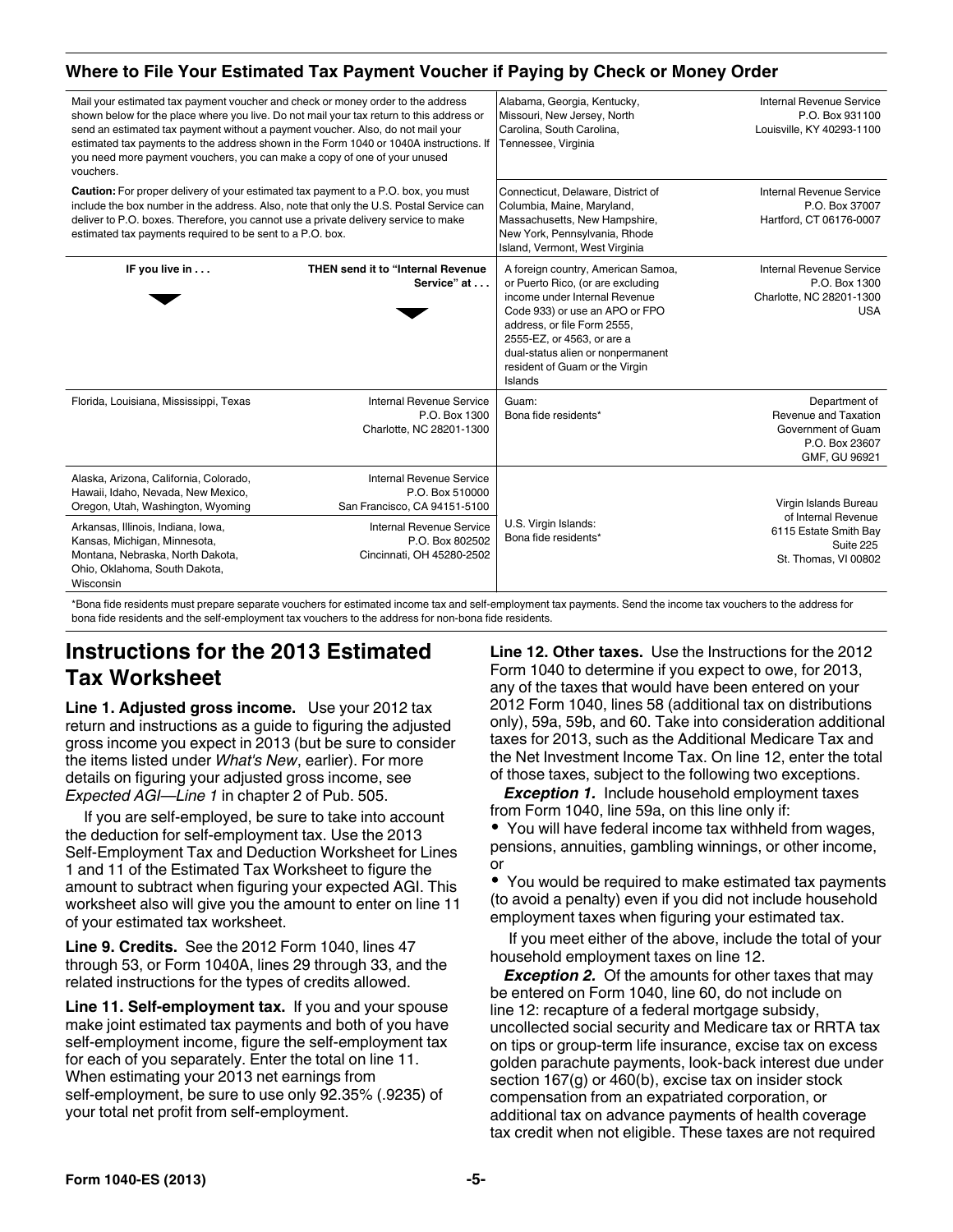to be paid until the due date of your income tax return (not including extensions).

*Additional Medicare Tax.* A 0.9% Additional Medicare Tax applies to your combined Medicare wages and self-employment income and/or your RRTA compensation that exceeds the amount listed in the following chart, based on your filing status.

| <b>Filing Status</b>      | <b>Threshold Amount</b> |
|---------------------------|-------------------------|
| Married filing jointly    | \$250,000               |
| Married filing separately | \$125,000               |
| Single                    | \$200,000               |
| Head of household         | \$200,000               |
| Qualifying widow(er)      | \$200,000               |

Medicare wages and self-employment income are combined to determine if your income exceeds the threshold. A self-employment loss should not be considered for purposes of this tax. RRTA compensation should be separately compared to the threshold. Your employer is responsible for withholding the 0.9% Additional Medicare Tax on Medicare wages or RRTA compensation it pays to you in excess of \$200,000 in 2013. You should consider this withholding, if applicable, in determining whether you need to make an estimated payment.

*Net Investment Income Tax (NIIT).* The NIIT is 3.8% of the lesser of your net investment income or the excess of your modified adjusted gross income over the amount listed in the following chart, based on your filing status.

| <b>Filing Status</b>      | Threshold Amount |
|---------------------------|------------------|
| Married filing jointly    | \$250,000        |
| Married filing separately | \$125,000        |
| Single                    | \$200,000        |
| Head of Household         | \$200,000        |
| Qualifying widow(er)      | \$250,000        |

*Recapture of first-time homebuyer credit.* If you purchased a home in 2008 and claimed the first-time homebuyer credit, repayment of that credit began with your 2010 tax return and will continue until the credit is fully repaid. If the home ceases to be your main home, then the unpaid balance of the credit is to be repaid on the return for the year when the home was no longer your main home.

If you purchased a home in 2009, 2010, or 2011 and claimed the first-time homebuyer credit, you must maintain that home as your main home for at least 36 months to avoid having to repay the credit.

For details about repaying the first-time homebuyer credit, see the Instructions for Form 5405.

**Line 14b. Prior year's tax.** Enter the 2012 tax you figure according to the instructions in *Figuring your 2012 tax*  unless you meet one of the following exceptions.

• If the adjusted gross income shown on your 2012 return is more than \$150,000 (\$75,000 if married filing separately for 2013), enter 110% of your 2012 tax as figured next.

**Note.** This does not apply to farmers or fishermen. If you will file a joint return for 2013 but you did not file a joint return for 2012, add the tax shown on your 2012 return to the tax shown on your spouse's 2012 return and enter the total on line 14b.

• If you filed a joint return for 2012 but you will not file a joint return for 2013, see *General Rule* in chapter 4 of Pub. 505 to figure your share of the 2012 tax to enter on line 14b.

• If you did not file a return for 2012 or your 2012 tax year was less than 12 full months, do not complete line 14b. Instead, enter the amount from line 14a on line 14c.

*Figuring your 2012 tax.* Use the following instructions to figure your 2012 tax.

1. **Form 1040—**The tax shown on your 2012 Form 1040 is the amount on line 61 **reduced** by:

a. Unreported social security and Medicare tax or RRTA tax from Form 1040, line 57;

b. Any tax included on line 58 on excess contributions to IRAs, Archer MSAs, Coverdell education savings accounts, and health savings accounts, or on excess accumulations in qualified retirement plans;

c. Amounts on line 60 as listed under *Exception 2*, earlier; and

d. Any refundable credit amounts on lines 64a, 65, 66, and 70, and credits from Forms 8801 and 8885 included on line 71.

2. **Form 1040A—**The tax shown on your 2012 Form 1040A is the amount on line 35 reduced by any refundable credits on lines 38a, 39, and 40.

3. **Form 1040EZ—**The tax shown on your 2012 Form 1040EZ is the amount on line 10 reduced by the amount on line 8a.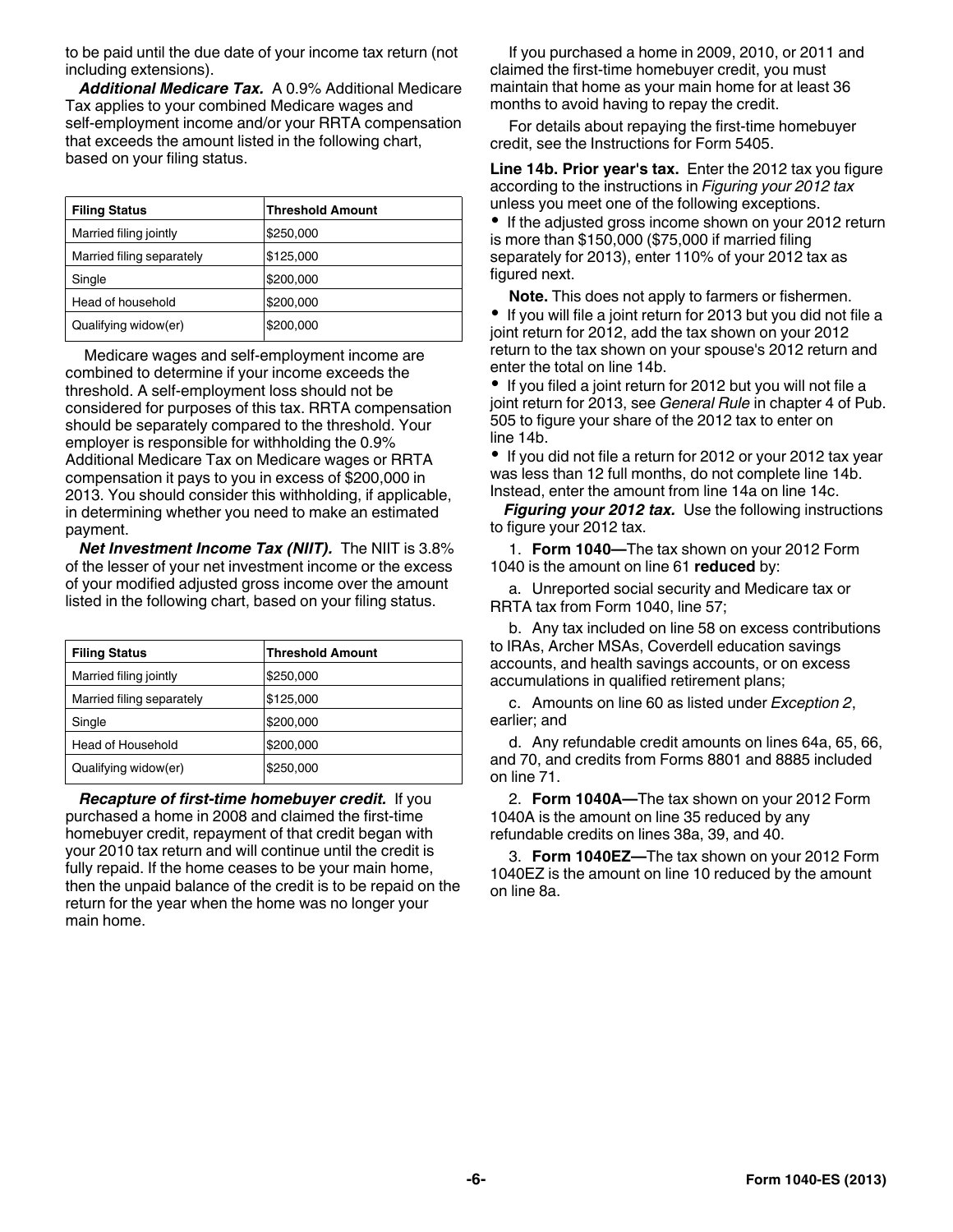## **2013 Self-Employment Tax and Deduction Worksheet for Lines 1 and 11 of the Estimated Tax Worksheet** *Keep for Your Records*

| <b>1a.</b> Enter your expected income and profits subject to self-employment tax <sup>*</sup>                                                                                                                                                                                                                                                                                                                         |     | 1a. ___________                                   |  |
|-----------------------------------------------------------------------------------------------------------------------------------------------------------------------------------------------------------------------------------------------------------------------------------------------------------------------------------------------------------------------------------------------------------------------|-----|---------------------------------------------------|--|
| <b>b.</b> If you will have farm income and also receive social security retirement or disability<br>benefits, enter your expected Conservation Reserve Program payments that will be<br>included on Schedule F (Form 1040) or listed on Schedule K-1 (Form 1065)                                                                                                                                                      |     | b. ______________                                 |  |
|                                                                                                                                                                                                                                                                                                                                                                                                                       | 2.  | $\frac{1}{2}$ and $\frac{1}{2}$ and $\frac{1}{2}$ |  |
|                                                                                                                                                                                                                                                                                                                                                                                                                       | -3. |                                                   |  |
|                                                                                                                                                                                                                                                                                                                                                                                                                       |     |                                                   |  |
| 5. Social security tax maximum income $\ldots \ldots \ldots \ldots \ldots \ldots \ldots \ldots \ldots \ldots$ 5. \$113,700                                                                                                                                                                                                                                                                                            |     |                                                   |  |
| 6. Enter your expected wages (if subject to social security tax or the 6.2% portion of                                                                                                                                                                                                                                                                                                                                | 6.  |                                                   |  |
|                                                                                                                                                                                                                                                                                                                                                                                                                       |     | 7. $\qquad \qquad$                                |  |
| <b>Note.</b> If line 7 is zero or less, enter -0- on line 9 and skip to line 10.                                                                                                                                                                                                                                                                                                                                      |     |                                                   |  |
|                                                                                                                                                                                                                                                                                                                                                                                                                       |     |                                                   |  |
|                                                                                                                                                                                                                                                                                                                                                                                                                       |     |                                                   |  |
|                                                                                                                                                                                                                                                                                                                                                                                                                       |     |                                                   |  |
| 11. Multiply line 10 by 50% (.50). This is your expected deduction for self-employment<br>tax on Form 1040, line 27. Subtract this amount when figuring your expected AGI on<br>line 1 of your 2013 Estimated Tax Worksheet (and accommodation control of 11.<br>Volument world from oalf ampleyment in found an Cabodule C (Ferm 1040). Jine 01: Cabodule F (Ferm 1040). Jine 04: Cabodule I/ 1 (Ferm 1005). box 14. |     |                                                   |  |

Your net profit from self-employment is found on Schedule C (Form 1040), line 31; Schedule F (Form 1040), line 34; Schedule K-1 (Form 1065), box 14, code A; and Schedule K-1 (Form 1065-B), box 9, code J1.

## **2013 Tax Rate Schedules**

**Caution.** *Do not use these Tax Rate Schedules to figure your 2012 taxes. Use only to figure your 2013 estimated taxes.*

| <b>Schedule X-</b> Use if your 2013 filing status is<br><b>Single</b> |             |                                                                                                   |  |          |         | <b>Head of household</b>         |             | <b>Schedule Z-Use if your 2013 filing status is</b>   |     |          |         |
|-----------------------------------------------------------------------|-------------|---------------------------------------------------------------------------------------------------|--|----------|---------|----------------------------------|-------------|-------------------------------------------------------|-----|----------|---------|
| If line 5                                                             |             |                                                                                                   |  |          |         | If line 5                        |             |                                                       |     |          |         |
| is:                                                                   |             | The tax is:                                                                                       |  |          |         | is:                              |             | The tax is:                                           |     |          |         |
|                                                                       |             |                                                                                                   |  |          | of the  |                                  |             |                                                       |     |          | of the  |
|                                                                       | But not     |                                                                                                   |  |          | amount  |                                  | But not     |                                                       |     |          | amount  |
| $Over-$                                                               | over-       |                                                                                                   |  |          | over-   | $Over-$                          | over-       |                                                       |     |          | over-   |
| \$0                                                                   | \$8,925     | -----------                                                                                       |  | $+ 10\%$ | \$0     | \$0                              | \$12,750    |                                                       |     | $+ 10\%$ | \$0     |
| 8,925                                                                 | 36,250      | \$892.50                                                                                          |  | $+ 15%$  | 8,925   | 12,750                           | 48,600      | $$1,275.00 + 15\%$                                    |     |          | 12,750  |
| 36,250                                                                | 87,850      | 4,991.25                                                                                          |  | $+25%$   | 36,250  | 48,600                           | 125,450     | $6,652.50 + 25%$                                      |     |          | 48,600  |
| 87,850                                                                | 183,250     | 17,891.25                                                                                         |  | $+28%$   | 87,850  | 125,450                          | 203,150     | $25,865.00 + 28%$                                     |     |          | 125,450 |
| 183,250                                                               | 398,350     | 44,603.25                                                                                         |  | $+33%$   | 183,250 | 203,150                          | 398,350     | $47,621.00 + 33\%$                                    |     |          | 203,150 |
| 398,350                                                               | 400.000     | 115,586.25                                                                                        |  | $+35%$   | 398,350 | 398,350                          | 425.000     | $112.037.00 + 35%$                                    |     |          | 398,350 |
| 400,000                                                               | ----------- | $116,163.75 + 39.6\%$                                                                             |  |          | 400,000 | 425,000                          | ----------- | $121,364.50 + 39.6\%$                                 |     |          | 425,000 |
|                                                                       |             |                                                                                                   |  |          |         |                                  |             |                                                       |     |          |         |
|                                                                       |             | Schedule Y-1- Use if your 2013 filing status is<br>Married filing jointly or Qualifying widow(er) |  |          |         | <b>Married filing separately</b> |             | <b>Schedule Y-2—Use if your 2013 filing status is</b> |     |          |         |
| If line 5                                                             |             | The tax is:                                                                                       |  |          |         | If line 5                        |             | The tax is:                                           |     |          |         |
| is:                                                                   |             |                                                                                                   |  |          |         | is:                              |             |                                                       |     |          |         |
|                                                                       |             |                                                                                                   |  |          | of the  |                                  |             |                                                       |     |          | of the  |
|                                                                       | But not     |                                                                                                   |  |          | amount  |                                  | But not     |                                                       |     |          | amount  |
| Over-                                                                 | over-       |                                                                                                   |  |          | over-   | Over-                            | over-       |                                                       |     |          | over-   |
| \$0                                                                   | \$17,850    |                                                                                                   |  | $+ 10\%$ | \$0     | \$0                              | \$8,925     |                                                       | $+$ | 10%      | \$0     |
| 17,850                                                                | 72,500      | \$1,785.00                                                                                        |  | $+ 15%$  | 17,850  | 8,925                            | 36,250      | \$892.50                                              |     | $+ 15%$  | 8,925   |
| 72,500                                                                | 146,400     | 9.982.50                                                                                          |  | $+25%$   | 72,500  | 36,250                           | 73,200      | $4,991.25 + 25\%$                                     |     |          | 36,250  |
| 146,400                                                               | 223,050     | 28.457.50                                                                                         |  | $+28%$   | 146,400 | 73.200                           | 111,525     | $14.228.75 + 28%$                                     |     |          | 73,200  |
| 223,050                                                               | 398,350     | 49,919.50                                                                                         |  | $+33%$   | 223,050 | 111,525                          | 199,175     | $24,959.75 + 33\%$                                    |     |          | 111,525 |
| 398,350                                                               | 450.000     | 107,768.50                                                                                        |  | $+35%$   | 398,350 | 199,175                          | 225.000     | $53,884.25 + 35\%$                                    |     |          | 199,175 |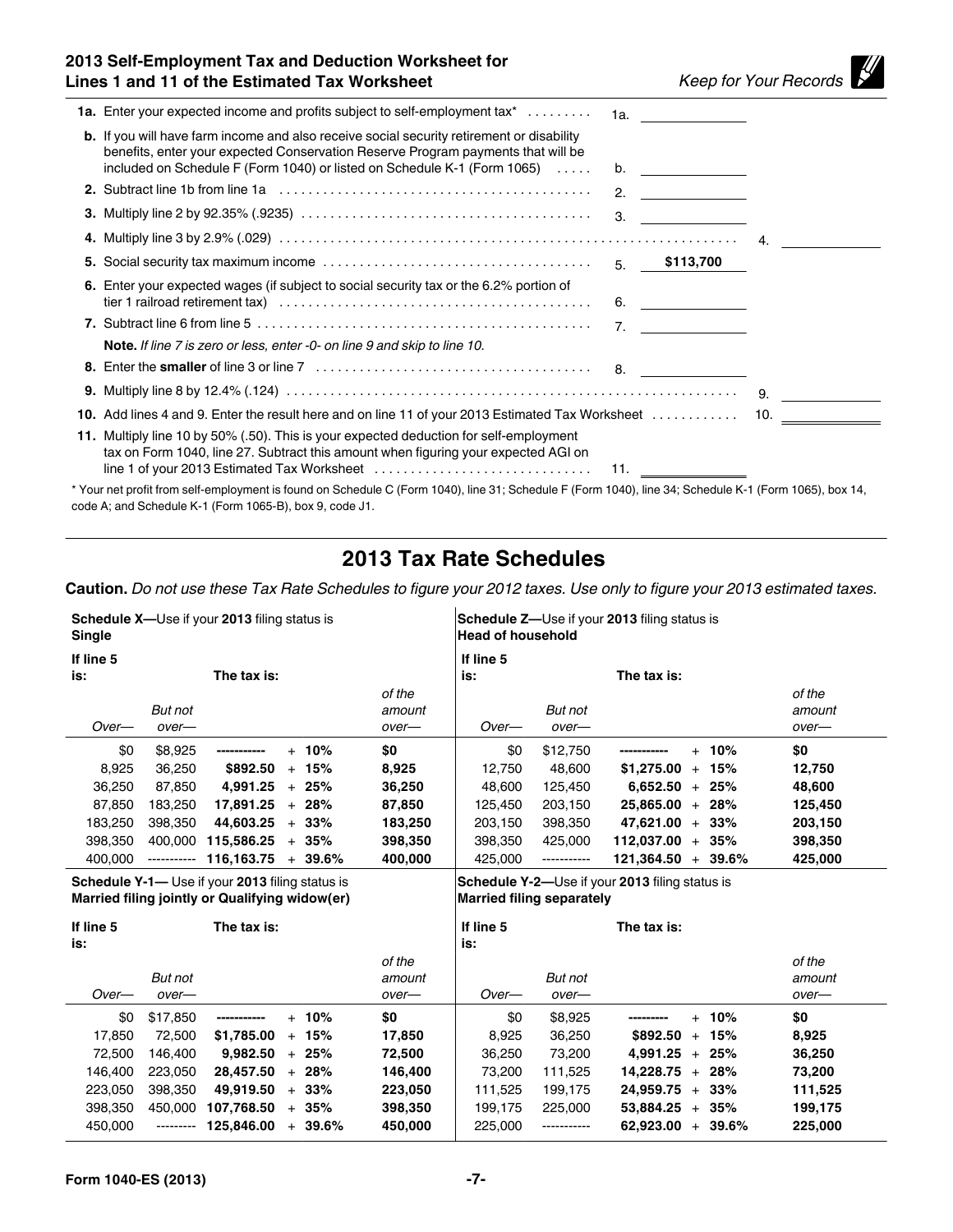#### **Privacy Act and Paperwork Reduction Act Notice.**

We ask for this information to carry out the tax laws of the United States. We need it to figure and collect the right amount of tax. Our legal right to ask for this information is Internal Revenue Code section 6654, which requires that you pay your taxes in a specified manner to avoid being penalized. Additionally, sections 6001, 6011, and 6012(a) and their regulations require you to file a return or statement for any tax for which you are liable; section 6109 requires you to provide your identifying number. Failure to provide this information, or providing false or fraudulent information, may subject you to penalties.

You are not required to provide the information requested on a form that is subject to the Paperwork Reduction Act unless the form displays a valid OMB control number. Books or records relating to a form or its instructions must be retained as long as their contents may become material in the administration of any Internal Revenue law. Generally, tax returns and return information are confidential, as stated in Code section 6103.

We may disclose the information to the Department of Justice for civil and criminal litigation and to other federal agencies, as provided by law. We may disclose it to cities, states, the District of Columbia, and U.S. commonwealths or possessions to carry out their tax laws. We may also disclose this information to other countries under a tax treaty, to federal and state agencies to enforce federal nontax criminal laws, or to federal law enforcement and intelligence agencies to combat terrorism.

If you do not file a return, do not give the information asked for, or give fraudulent information, you may be charged penalties and be subject to criminal prosecution.

Please keep this notice with your records. It may help you if we ask you for other information. If you have any questions about the rules for filing and giving information, please call or visit any Internal Revenue Service office.

The average time and expenses required to complete and file this form will vary depending on individual circumstances. For the estimated averages, see the instructions for your income tax return.

If you have suggestions for making this package simpler, we would be happy to hear from you. See the instructions for your income tax return.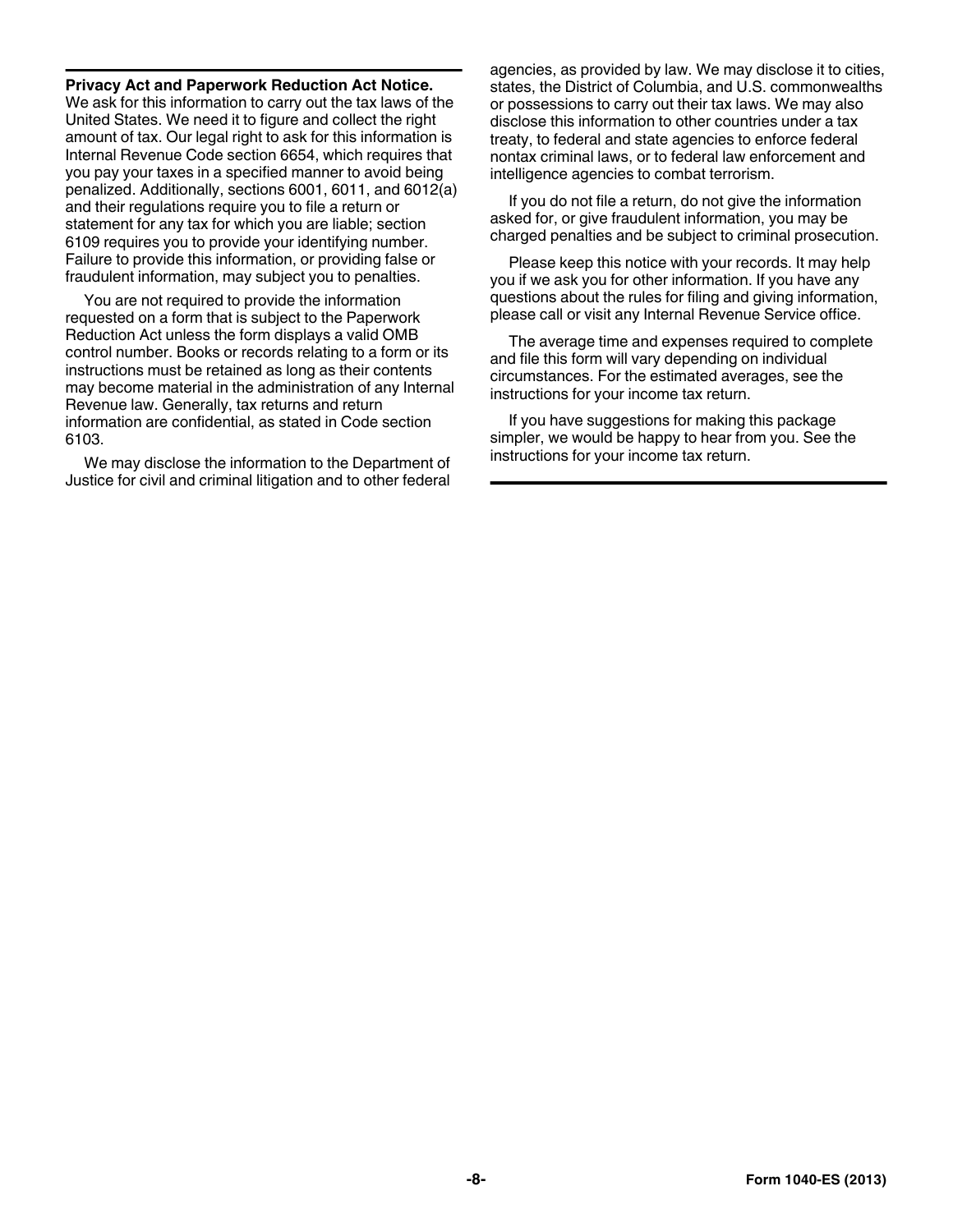|               | 2013 Estimated Tax Worksheet                                                                                                                                                                                                                                                                                                                                                                                                                                                                    |   | Keep for Your Records |  |
|---------------|-------------------------------------------------------------------------------------------------------------------------------------------------------------------------------------------------------------------------------------------------------------------------------------------------------------------------------------------------------------------------------------------------------------------------------------------------------------------------------------------------|---|-----------------------|--|
| 1             | Adjusted gross income you expect in 2013 (see instructions)                                                                                                                                                                                                                                                                                                                                                                                                                                     |   | 1.                    |  |
| $\mathbf{2}$  | . If you plan to itemize deductions, enter the estimated total of your itemized deductions.                                                                                                                                                                                                                                                                                                                                                                                                     |   |                       |  |
|               | Caution: If line 1 is over \$300,000 if married filing jointly or qualifying widow(er); \$275,000<br>if head of household; \$250,000 if single; and \$150,000 if married filing separately, your<br>deduction may be reduced. See Pub. 505 for details.                                                                                                                                                                                                                                         |   |                       |  |
| 3             | . If you do not plan to itemize deductions, enter your standard deduction.<br>Subtract line 2 from line 1.<br><b>Service</b>                                                                                                                                                                                                                                                                                                                                                                    |   | $\mathbf{2}$<br>3     |  |
| 4             | Exemptions. Multiply \$3,900 by the number of personal exemptions. Caution: See Pub. 505 to figure<br>the amount to enter if line 1 is over: \$300,000 if married filing jointly or qualifying widow(er); \$275,000 if                                                                                                                                                                                                                                                                          |   |                       |  |
| 5             | head of household; \$250,000 if single; and \$150,000 if married filing separately encoded by entertainment of h<br>Subtract line 4 from line 3.<br>and a state of the state of the state of                                                                                                                                                                                                                                                                                                    |   | $\overline{4}$<br>5   |  |
| 6             | Tax. Figure your tax on the amount on line 5 by using the 2013 Tax Rate Schedules.<br>Caution: If you will have qualified dividends or a net capital gain, or expect to exclude or deduct<br>foreign earned income or housing, see chapter 2 of Pub. 505 to figure the tax                                                                                                                                                                                                                      |   | 6                     |  |
| 7             | Alternative minimum tax from Form 6251<br><u>.</u><br>the contract of the contract of the                                                                                                                                                                                                                                                                                                                                                                                                       |   | $\overline{7}$        |  |
| 8             | Add lines 6 and 7. Add to this amount any other taxes you expect to include in the total on Form                                                                                                                                                                                                                                                                                                                                                                                                |   | 8                     |  |
| 9             | Credits (see instructions). Do not include any income tax withholding on this line                                                                                                                                                                                                                                                                                                                                                                                                              |   | 9                     |  |
| 10            |                                                                                                                                                                                                                                                                                                                                                                                                                                                                                                 |   | 10                    |  |
| 11            | Self-employment tax (see instructions) enterstanding to the contract of the self-employment tax (see instructions) enterstanding to the contract of the set of the set of the set of the set of the set of the set of the set                                                                                                                                                                                                                                                                   |   | 11                    |  |
| 12            | Other taxes including, if applicable, Additional Medicare Tax and/or NIIT (see instructions)                                                                                                                                                                                                                                                                                                                                                                                                    |   | 12                    |  |
| 1За<br>b      | Add lines 10 through 12<br>Earned income credit, additional child tax credit, fuel tax credit, refundable American opportunity<br>credit, and refundable credit from Form 8885.<br>and the state of the state of                                                                                                                                                                                                                                                                                |   | 13а<br>13b            |  |
| c             | Total 2013 estimated tax. Subtract line 13b from line 13a. If zero or less, enter -0-                                                                                                                                                                                                                                                                                                                                                                                                           |   | 13 <sub>c</sub>       |  |
| 14a<br>b<br>с | Multiply line 13c by 90% (66 $\frac{2}{3}$ % for farmers and fishermen) $\ldots$ 14a<br>Required annual payment based on prior year's tax (see instructions).<br>14b<br><b>Required annual payment to avoid a penalty.</b> Enter the smaller of line 14a or 14b                                                                                                                                                                                                                                 | ▶ | 14с                   |  |
|               | Caution: Generally, if you do not prepay (through income tax withholding and estimated tax<br>payments) at least the amount on line 14c, you may owe a penalty for not paying enough estimated<br>tax. To avoid a penalty, make sure your estimate on line 13c is as accurate as possible. Even if you<br>pay the required annual payment, you may still owe tax when you file your return. If you prefer, you<br>can pay the amount shown on line 13c. For details, see chapter 2 of Pub. 505. |   |                       |  |
| 15            | Income tax withheld and estimated to be withheld during 2013 (including income tax withholding<br>on pensions, annuities, certain deferred income, etc.)                                                                                                                                                                                                                                                                                                                                        |   | 15                    |  |
| 16а           | Subtract line 15 from line 14c<br>16a<br>Is the result zero or less?<br>$\Box$ Yes. Stop here. You are not required to make estimated tax payments.<br>$\Box$ No. Go to line 16b.                                                                                                                                                                                                                                                                                                               |   |                       |  |
| b             | Subtract line 15 from line 13c<br>16b<br>Is the result less than \$1,000?                                                                                                                                                                                                                                                                                                                                                                                                                       |   |                       |  |
| 17            | $\Box$ Yes. Stop here. You are not required to make estimated tax payments.<br>$\Box$ No. Go to line 17 to figure your required payment.<br>If the first payment you are required to make is due April 15, 2013, enter 1/4 of line 16a (minus any<br>2012 overpayment that you are applying to this installment) here, and on your estimated tax                                                                                                                                                |   |                       |  |
|               | payment voucher(s) if you are paying by check or money order.                                                                                                                                                                                                                                                                                                                                                                                                                                   |   | 17                    |  |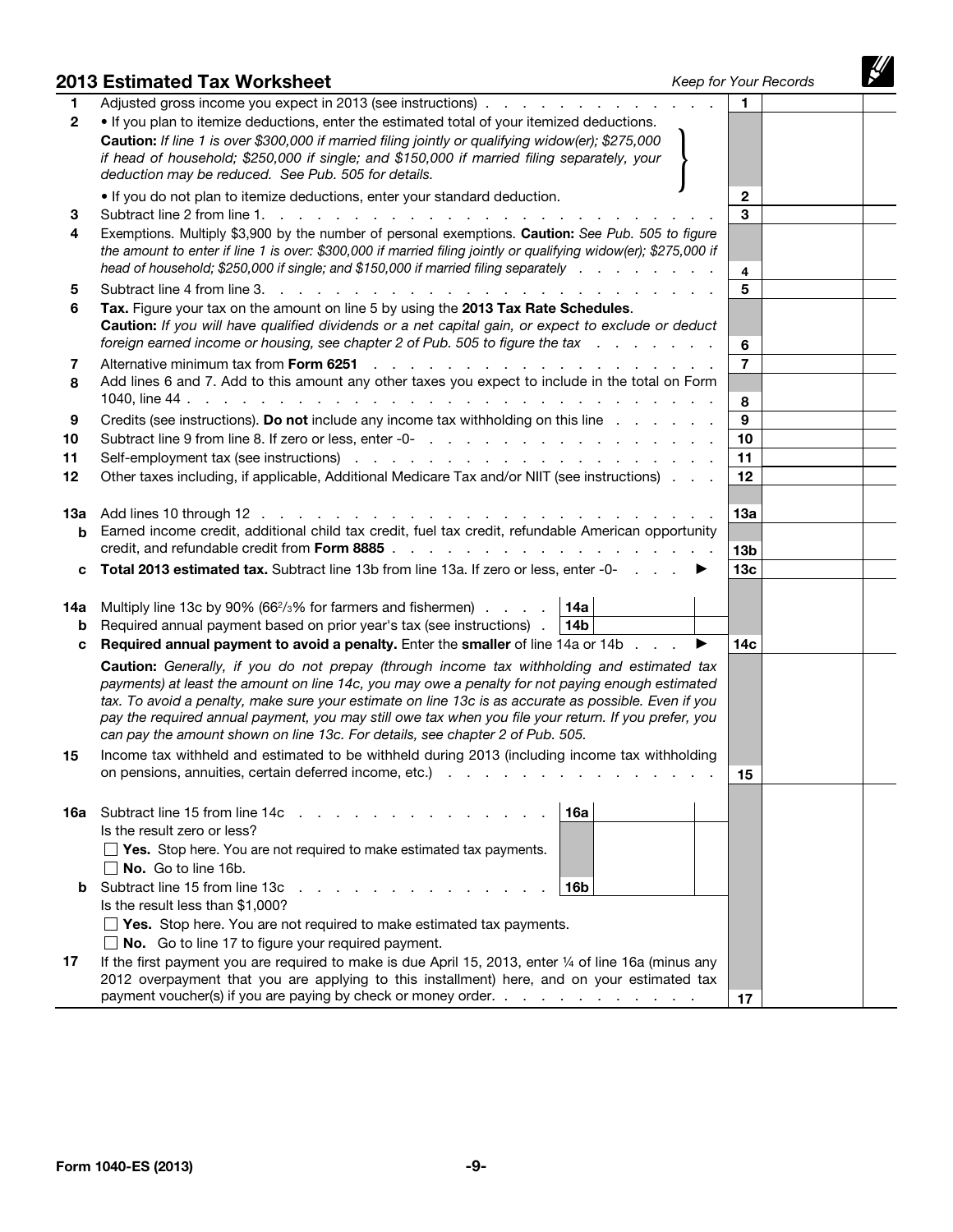#### Record of Estimated Tax Payments (Farmers, fishermen, and fiscal

year taxpayers, see page 3 for payment due dates.) *Keep for Your Records*

 $\frac{1}{2}$ 

| Payment<br>number | Payment<br>due<br>date | (a) Amount<br>due | (b) Date<br>paid | (c) Check or<br>money order number, or<br>credit or debit card<br>confirmation number                           | (d) Amount paid<br>(do not include<br>any convenience<br>$fee$ <sup>*</sup> | (e) 2012<br>overpayment<br>credit applied | (f) Total amount<br>paid and credited<br>$(add (d) and (e))$ |  |
|-------------------|------------------------|-------------------|------------------|-----------------------------------------------------------------------------------------------------------------|-----------------------------------------------------------------------------|-------------------------------------------|--------------------------------------------------------------|--|
|                   | 4/15/2013              |                   |                  |                                                                                                                 |                                                                             |                                           |                                                              |  |
| $\mathbf{2}$      | 6/17/2013              |                   |                  |                                                                                                                 |                                                                             |                                           |                                                              |  |
| 3                 | 9/16/2013              |                   |                  |                                                                                                                 |                                                                             |                                           |                                                              |  |
| 4                 | 1/15/2014**            |                   |                  |                                                                                                                 |                                                                             |                                           |                                                              |  |
| Total             |                        |                   |                  | the contract of the contract of the contract of the contract of the contract of the contract of the contract of |                                                                             |                                           |                                                              |  |

\* You can deduct the convenience fee charged by the service provider in 2013 as a miscellaneous itemized deduction (subject to the 2%-of-AGI limit) on your 2013 income tax return.

\*\* You do not have to make this payment if you file your 2013 tax return by January 31, 2014, and pay the entire balance due with your return.

Tear off here

|               | 1040-ES<br>2013 Estimated Tax<br>Department of the Treasury<br>Internal Revenue Service                                                                                 |                         | <b>Payment</b><br><b>Voucher</b> |  | OMB No. 1545-0074                      |       |  |  |
|---------------|-------------------------------------------------------------------------------------------------------------------------------------------------------------------------|-------------------------|----------------------------------|--|----------------------------------------|-------|--|--|
|               | File only if you are making a payment of estimated tax by check or money order. Mail this                                                                               |                         |                                  |  | Calendar year-Due Jan. 15, 2014        |       |  |  |
|               | voucher with your check or money order payable to "United States Treasury." Write your                                                                                  |                         |                                  |  | Amount of estimated tax you are paying |       |  |  |
|               | social security number and "2013 Form 1040-ES" on your check or money order. Do not send<br>cash. Enclose, but do not staple or attach, your payment with this voucher. |                         | by check or<br>money order.      |  | <b>Dollars</b>                         | Cents |  |  |
|               | Your first name and initial                                                                                                                                             | Your last name          |                                  |  | Your social security number            |       |  |  |
|               | If joint payment, complete for spouse                                                                                                                                   |                         |                                  |  |                                        |       |  |  |
|               | Spouse's first name and initial                                                                                                                                         | Spouse's last name      |                                  |  | Spouse's social security number        |       |  |  |
| Print or type | Address (number, street, and apt. no.)                                                                                                                                  |                         |                                  |  |                                        |       |  |  |
|               | City, state, and ZIP code. (If a foreign address, enter city, also complete spaces below.)                                                                              |                         |                                  |  |                                        |       |  |  |
|               | Foreign country name                                                                                                                                                    | Foreign province/county |                                  |  | Foreign postal code                    |       |  |  |
|               |                                                                                                                                                                         |                         |                                  |  |                                        |       |  |  |

For Privacy Act and Paperwork Reduction Act Notice, see instructions. Form 1040-ES (2013)